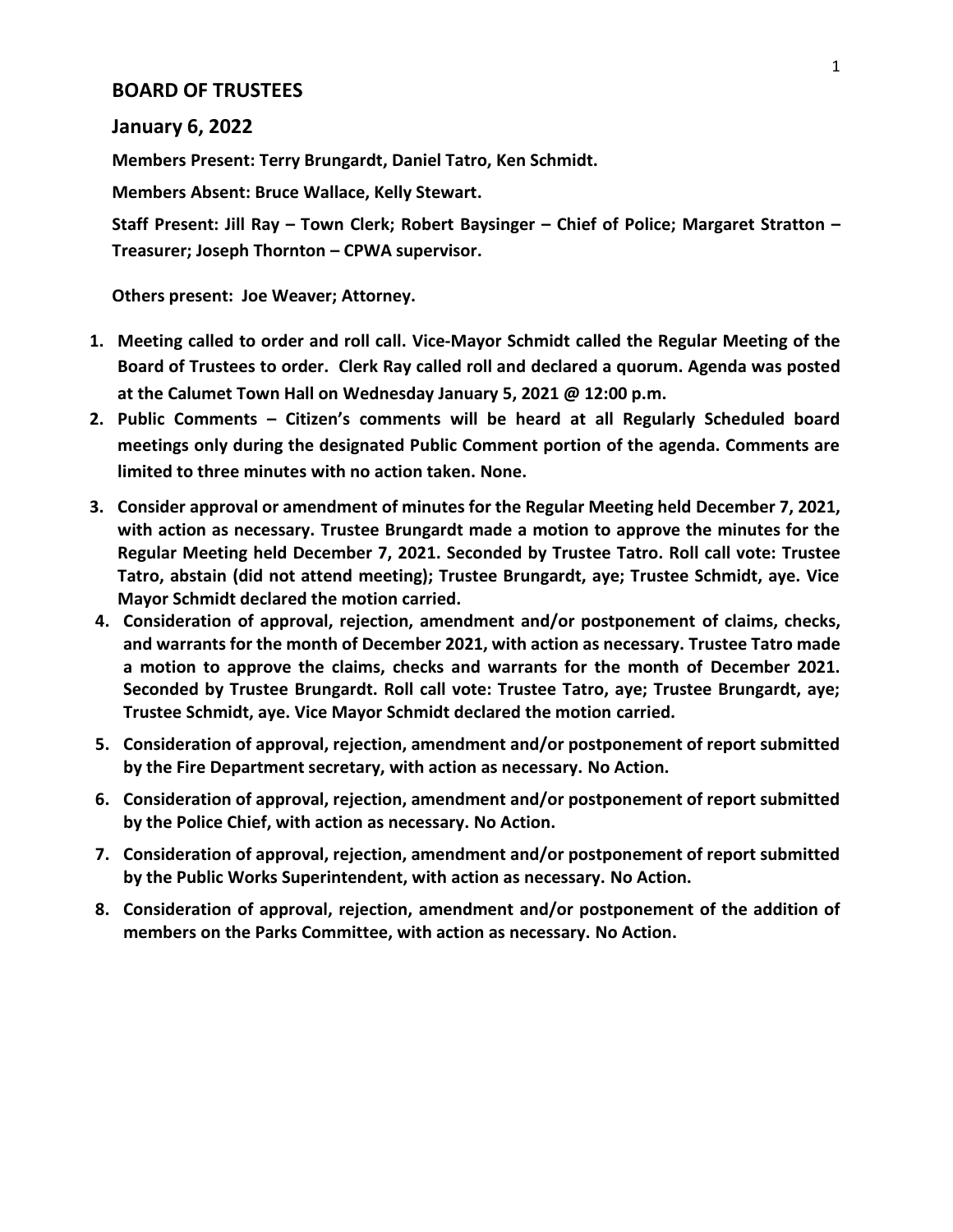- **9. Consideration of approval, rejection, amendment and/or postponement of the proposal from Acoustic Designs to repair the existing alarm system (keypad police department), replace the outdated cellular card, and take over the maintenance and monthly monitoring of the alarm system, with action as necessary. Trustee Tatro made a motion to approve the proposal from Acoustic Designs to repair the existing alarm system (keypad police department), replace the outdated cellular card, and take over the maintenance and monthly monitoring of the alarm system. Seconded by Trustee Brungardt. Roll call vote: Trustee Tatro, aye; Trustee Schmidt, aye; Trustee Brungardt, aye. Vice Mayor Schmidt declared the motion carried.**
- **10. Consideration of approval, rejection, amendment and/or postponement of entering into executive session for the purpose of thefollowing:**
	- **A. Discussion concerning the purchase or appraisal of the following described real property pursuant to 25 O, S. Section 307 B (3): The tract of land in the Town of Calumet, Oklahoma, lying north of Jiffy Trip and south of 107 S. Calumet Road.**

**Trustee Brungardt made the motion to enter into executive session. Seconded by Trustee Tatro. Roll call vote: Trustee Brungardt, aye; Trustee Tatro, aye; Trustee Schmidt, aye. Vice Mayor Schmidt declared the motion carried.**

**11. Consideration of approval, rejection, amendment and/or postponement of reconvening into open session.**

**Trustee Tatro made a motion to reconvene into open session. Seconded by Trustee Brungardt. Roll call vote: Trustee Tatro, aye; Trustee Brungardt, aye; Trustee Schmidt, aye. Vice Mayor Schmidt declared the motion carried.**

- **12. Consideration of approval, rejection, amendment and/or postponement of taking action on the following:**
	- **a. Discussion concerning the purchase or appraisal of the following described real property pursuant to 25 O, S. Section 307 B (3): The tract of land in the Town of Calumet, Oklahoma, lying north of Jiffy Trip and south of 107 S. Calumet Road.**

**Trustee Tatro made a motion to table this agenda item. Seconded by Trustee Brungardt. Roll call vote: Trustee Tatro, aye; Trustee Brungardt, aye; Trustee Schmidt, aye. Vice Mayor Schmidt declared the motion carried.**